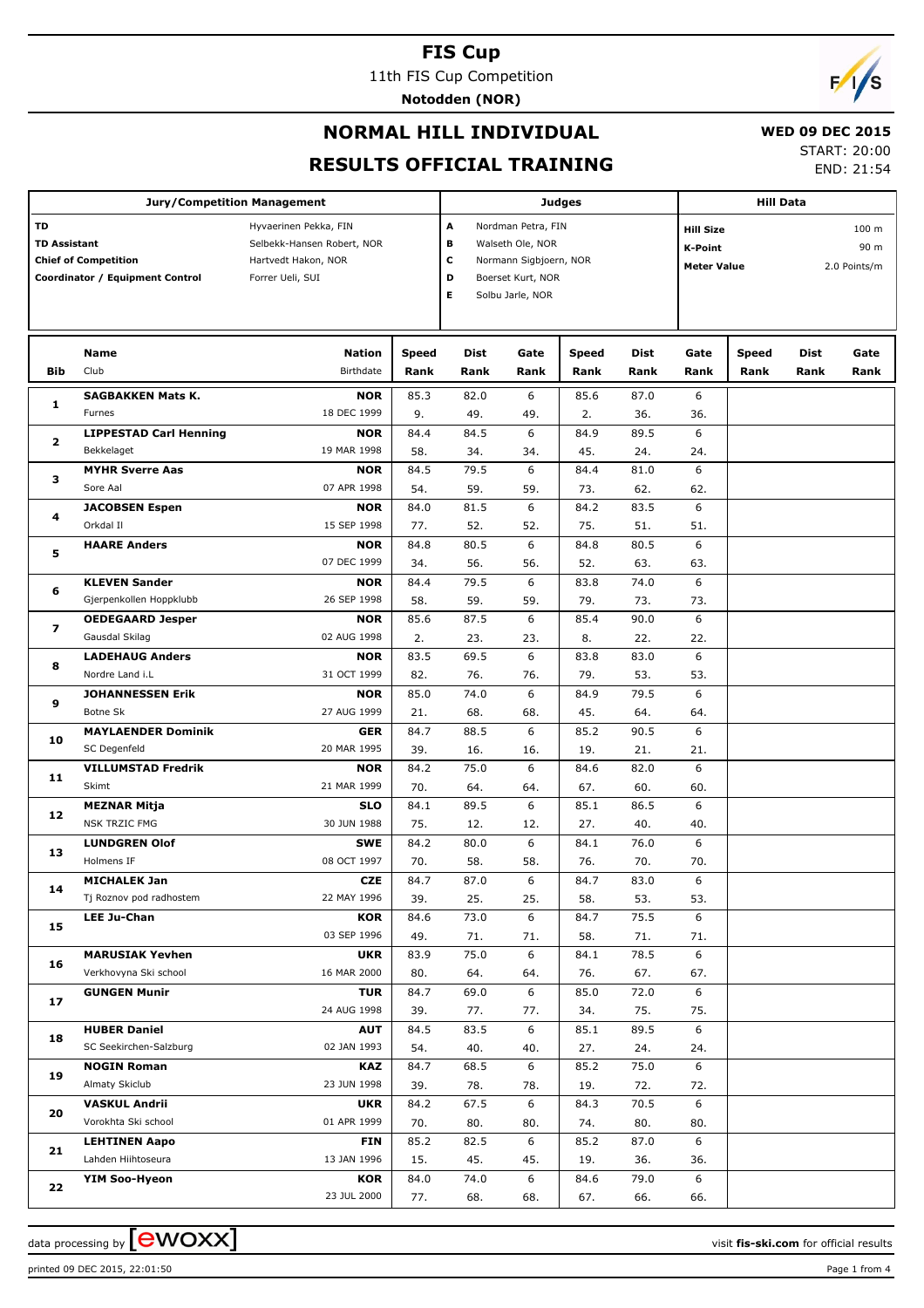11th FIS Cup Competition

**Notodden (NOR)**

# $\sqrt{ }$

## **NORMAL HILL INDIVIDUAL**

### **WED 09 DEC 2015**

## **RESULTS OFFICIAL TRAINING**

START: 20:00 END: 21:54

|     | Name                            | <b>Nation</b> | Speed       | Dist | Gate     | Speed | Dist | Gate     | <b>Speed</b> | Dist | Gate |
|-----|---------------------------------|---------------|-------------|------|----------|-------|------|----------|--------------|------|------|
| Bib | Club                            | Birthdate     | Rank        | Rank | Rank     | Rank  | Rank | Rank     | Rank         | Rank | Rank |
|     | <b>SERGEEV Maksim</b>           | <b>RUS</b>    | 84.4        | 83.0 | 6        | 84.9  | 86.5 | 6        |              |      |      |
| 23  |                                 | 16 JUN 1999   | 58.         | 42.  | 42.      | 45.   | 40.  | 40.      |              |      |      |
|     | <b>LOCK Robert</b>              | <b>GBR</b>    | 83.5        | 72.5 | 6        | 83.6  | 71.0 | 6        |              |      |      |
| 24  |                                 | 02 SEP 1997   | 82.         | 72.  | 72.      | 82.   | 78.  | 78.      |              |      |      |
|     | <b>HOLIK Frantisek</b>          | <b>CZE</b>    | 85.7        | 89.5 | 6        | 85.4  | 91.5 | 6        |              |      |      |
| 25  | Lsk Lomnice nad popelkou        | 23 OCT 1998   | 1.          | 12.  | 12.      | 8.    | 17.  | 17.      |              |      |      |
|     | <b>BROWN A J</b>                | <b>USA</b>    | 85.5        | 88.0 | 6        | 85.5  | 85.0 | 6        |              |      |      |
| 26  | Norge Ski Club                  | 28 FEB 1995   | 4.          | 21.  | 21.      | 5.    | 43.  | 43.      |              |      |      |
|     | KOTIK Kiril                     | <b>RUS</b>    | 84.7        | 81.0 | 6        | 84.6  | 83.0 | 6        |              |      |      |
| 27  |                                 | 02 NOV 1998   | 39.         | 54.  | 54.      | 67.   | 53.  | 53.      |              |      |      |
|     | <b>LOEYTAEINEN Niko</b>         | <b>FIN</b>    | 85.4        | 82.5 | 6        | 85.1  | 90.0 | 6        |              |      |      |
| 28  | Tampereen Pyrintoe              | 12 SEP 1998   | 7.          | 45.  | 45.      | 27.   | 22.  | 22.      |              |      |      |
|     | <b>DEMIR Ayberk</b>             | <b>TUR</b>    | 85.1        | 81.0 | 6        | 85.4  | 88.0 | 6        |              |      |      |
| 29  |                                 | 14 FEB 1997   | 19.         | 54.  | 54.      | 8.    | 32.  | 32.      |              |      |      |
|     | <b>LOCK Jake</b>                | <b>GBR</b>    | 84.9        | 82.0 | 6        | 84.6  | 83.0 | 6        |              |      |      |
| 30  |                                 | 02 SEP 1997   | 28.         | 49.  | 49.      | 67.   | 53.  | 53.      |              |      |      |
|     | <b>RUIKKA Pyry</b>              | <b>FIN</b>    | 84.6        | 83.5 | 6        | 85.1  | 84.5 | 6        |              |      |      |
| 31  | Kouvola Ski club                | 04 JAN 1998   | 49.         | 40.  | 40.      | 27.   | 45.  | 45.      |              |      |      |
|     | <b>SUMSTAD Are</b>              | <b>NOR</b>    | 84.8        | 85.0 | 6        | 85.1  | 88.0 | 6        |              |      |      |
| 32  | Soer-Fron II                    | 21 DEC 1996   | 34.         | 30.  |          | 27.   |      |          |              |      |      |
|     |                                 | <b>KOR</b>    | 84.5        | 49.5 | 30.<br>6 |       | 32.  | 32.      |              |      |      |
| 33  | <b>HWANG Seok-Jae</b>           | 05 MAR 2001   | 54.         | 83.  | 83.      |       |      |          |              |      |      |
|     | <b>LOE Jostein</b>              | <b>NOR</b>    | 85.5        | 84.0 | 6        | 85.2  | 85.0 | 6        |              |      |      |
| 34  | Raufoss II                      | 16 SEP 1994   | 4.          | 37.  | 37.      | 19.   | 43.  |          |              |      |      |
|     | <b>ZUPANCIC Miran</b>           | <b>SLO</b>    | 85.0        | 98.5 | 6        | 85.2  | 97.5 | 43.<br>6 |              |      |      |
| 35  | SK Zagorje                      | 11 NOV 1989   | 21.         | 1.   | 1.       | 19.   | 2.   | 2.       |              |      |      |
|     | <b>FRIBERG Christian</b>        | <b>USA</b>    | 85.3        | 88.0 | 6        | 85.1  | 93.0 | 6        |              |      |      |
| 36  | Saint Paul Ski Club             | 08 SEP 1994   | 9.          | 21.  | 21.      | 27.   | 10.  | 10.      |              |      |      |
|     | <b>DEVYATKIN Nikita</b>         | <b>KAZ</b>    |             |      |          | 82.8  | 67.5 | 6        |              |      |      |
| 37  |                                 | 03 APR 1999   |             |      |          | 83.   | 81.  | 81.      |              |      |      |
|     | <b>HAFSLUND Oscar Alexander</b> | <b>NOR</b>    | 85.1        | 82.5 | 6        | 84.8  | 82.5 | 6        |              |      |      |
| 38  | Norbygda/Loeten ski             | 22 JUN 1997   |             | 45.  | 45.      | 52.   | 58.  |          |              |      |      |
|     | <b>MALTSEV Kevin</b>            | <b>EST</b>    | 19.<br>84.7 | 66.5 | 6        | 85.1  | 77.5 | 58.<br>6 |              |      |      |
| 39  | Elva Skiclub                    | 04 JUL 2000   | 39.         | 81.  | 81.      | 27.   | 69.  | 69.      |              |      |      |
|     | <b>TIGIN Alexander</b>          | <b>RUS</b>    | 84.4        | 70.0 | 6        | 85.0  | 84.0 | 6        |              |      |      |
| 40  | Yfa                             | 13 AUG 1997   | 58.         | 75.  | 75.      | 34.   | 48.  | 48.      |              |      |      |
|     | <b>FLEMSTROEM Marcus</b>        | <b>SWE</b>    | 83.6        | 72.5 | 6        | 83.8  | 72.0 | 6        |              |      |      |
| 41  | Sollefteaa Gif                  | 07 APR 1999   | 81.         | 72.  | 72.      | 79.   | 75.  | 75.      |              |      |      |
|     | <b>KLINGA Sebastian</b>         | <b>FIN</b>    | 84.9        | 96.5 | 6        | 85.0  | 95.5 | 6        |              |      |      |
| 42  | Lahden Hiihtoseura              | 26 APR 1992   | 28.         | 2.   | 2.       | 34.   | 4.   | 4.       |              |      |      |
|     | <b>TAEHKAEVUORI Riku</b>        | <b>FIN</b>    | 84.4        | 84.5 | 6        | 84.9  | 87.0 | 6        |              |      |      |
| 43  | Lahti Ski Club                  | 04 JAN 1991   | 58.         | 34.  | 34.      | 45.   | 36.  | 36.      |              |      |      |
|     | <b>VIRRANTALO Juho</b>          | <b>FIN</b>    | 84.9        | 74.5 | 6        | 84.9  | 54.5 | 6        |              |      |      |
| 44  | Puijo Ski club                  | 16 JAN 1997   | 28.         | 67.  | 67.      | 45.   | 83.  | 83.      |              |      |      |
|     | <b>ZHAPAROV Marat</b>           | <b>KAZ</b>    | 84.3        | 81.5 | 6        | 84.8  | 93.5 | 6        |              |      |      |
| 45  | Ski Club VKO                    | 25 AUG 1985   | 64.         | 52.  | 52.      | 52.   | 7.   | 7.       |              |      |      |
|     | <b>DAHL Oliver</b>              | <b>NOR</b>    | 84.2        | 75.0 | 6        | 84.7  | 82.5 | 6        |              |      |      |
| 46  | Byaasen Il                      | 11 MAR 1997   | 70.         | 64.  | 64.      | 58.   | 58.  | 58.      |              |      |      |
|     | <b>BEDIR Muhammed Ali</b>       | <b>TUR</b>    | 84.3        | 59.5 | 6        | 84.6  | 66.0 | 6        |              |      |      |
| 47  |                                 | 24 MAR 2000   | 64.         | 82.  | 82.      | 67.   | 82.  | 82.      |              |      |      |
|     | <b>WENIG Daniel</b>             | <b>GER</b>    | 84.6        | 91.5 | 6        | 85.2  | 92.0 | 6        |              |      |      |
| 48  | SK Berchtesgaden                | 12 AUG 1991   |             |      |          |       |      |          |              |      |      |
|     |                                 |               | 49.         | 4.   | 4.       | 19.   | 15.  | 15.      |              |      |      |

printed 09 DEC 2015, 22:01:50 Page 2 from 4

data processing by **CWOXX**  $\blacksquare$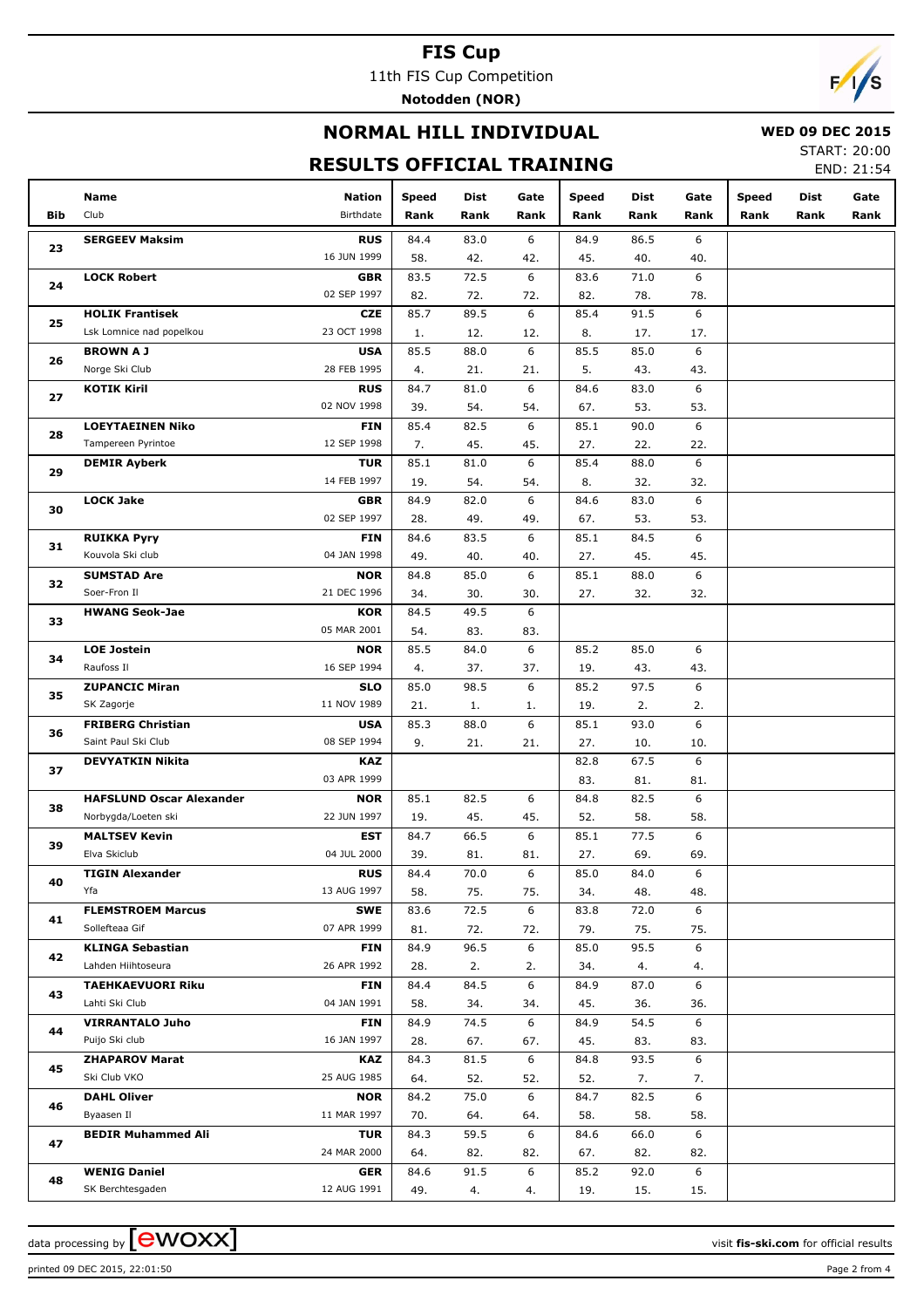11th FIS Cup Competition

**Notodden (NOR)**

# $\sqrt{2}$

## **NORMAL HILL INDIVIDUAL**

### **WED 09 DEC 2015**

## **RESULTS OFFICIAL TRAINING**

START: 20:00 END: 21:54

|          | Name                              | <b>Nation</b>             | <b>Speed</b> | Dist        | Gate     | Speed       | <b>Dist</b> | Gate     | <b>Speed</b> | <b>Dist</b> | Gate |
|----------|-----------------------------------|---------------------------|--------------|-------------|----------|-------------|-------------|----------|--------------|-------------|------|
| Bib      | Club                              | Birthdate                 | Rank         | Rank        | Rank     | Rank        | Rank        | Rank     | Rank         | Rank        | Rank |
|          | <b>VELLUPILLAI Rishi</b>          | <b>NOR</b>                | 85.2         | 80.5        | 6        | 85.4        | 84.5        | 6        |              |             |      |
| 49       | Liabygda                          | 08 JAN 1997               | 15.          | 56.         | 56.      | 8.          | 45.         | 45.      |              |             |      |
|          | <b>DEVALL Sebastian</b>           | <b>SWE</b>                | 84.5         | 68.0        | 6        | 84.7        | 71.0        | 6        |              |             |      |
| 50       | Sollefteaa Gif                    | 14 MAR 2000               | 54.          | 79.         | 79.      | 58.         | 78.         | 78.      |              |             |      |
|          | <b>CHO Sung-Woo</b>               | <b>KOR</b>                | 84.9         | 72.5        | 6        | 85.0        | 72.0        | 6        |              |             |      |
| 51       |                                   | 01 JAN 2000               | 28.          | 72.         | 72.      | 34.         | 75.         | 75.      |              |             |      |
|          | <b>MYHREN Mats Bjerke</b>         | <b>NOR</b>                | 84.8         | 79.5        | 6        | 84.8        | 79.5        | 6        |              |             |      |
| 52       | Soere Aal                         | 23 SEP 1997               | 34.          | 59.         | 59.      | 52.         | 64.         | 64.      |              |             |      |
|          | <b>BERG Joergen</b>               | <b>NOR</b>                | 84.2         | 85.0        | 6        | 84.1        | 81.5        | 6        |              |             |      |
| 53       | Byaasen Il                        | 03 MAR 1997               | 70.          | 30.         | 30.      | 76.         | 61.         | 61.      |              |             |      |
| 54       | <b>SAKALA Filip</b>               | <b>CZE</b>                | 85.3         | 86.5        | 6        | 85.5        | 84.0        | 6        |              |             |      |
|          | Tj Frenstat pod radhostem         | 21 MAY 1996               | 9.           | 27.         | 27.      | 5.          | 48.         | 48.      |              |             |      |
| 55       | <b>POLASEK Viktor</b>             | <b>CZE</b>                | 85.0         | 88.5        | 6        | 85.2        | 89.0        | 6        |              |             |      |
|          | Sk Nove mesto na morave           | 18 JUL 1997               | 21.          | 16.         | 16.      | 19.         | 28.         | 28.      |              |             |      |
| 56       | <b>PEDERSEN Robin</b>             | <b>NOR</b>                | 84.0         | 82.0        | 6        | 85.0        | 89.0        | 6        |              |             |      |
|          | Stalkameratene II                 | 31 AUG 1996               | 77.          | 49.         | 49.      | 34.         | 28.         | 28.      |              |             |      |
| 57       | <b>ILOLA Anselmi</b>              | <b>FIN</b>                | 85.0         | 90.0        | 6        | 85.0        | 88.0        | 6        |              |             |      |
|          | Poetyaen Urheilijat               | 13 JAN 1995               | 21.          | 10.         | 10.      | 34.         | 32.         | 32.      |              |             |      |
| 58       | <b>BRAATHEN Matias</b>            | <b>NOR</b>                |              |             |          |             |             |          |              |             |      |
|          | Oevrevoll/Hosle il                | 30 MAY 1996               |              |             |          |             |             |          |              |             |      |
| 59       | SI Jeong-heon                     | KOR                       | 85.2         | 74.0        | 6        | 85.3        | 73.0        | 6        |              |             |      |
| 60<br>61 |                                   | 19 MAY 1994               | 15.          | 68.         | 68.      | 17.         | 74.         | 74.      |              |             |      |
|          | <b>IPCIOGLU Fatih Arda</b>        | <b>TUR</b>                | 84.8         | 79.5        | 6        | 84.8        | 78.5        | 6        |              |             |      |
|          |                                   | 28 SEP 1997               | 34.          | 59.         | 59.      | 52.         | 67.         | 67.      |              |             |      |
|          | <b>KYTOESAHO Niko</b>             | <b>FIN</b>                | 85.3         | 88.5        | 6        | 85.7        | 94.5        | 6        |              |             |      |
|          | Ounasvaaran Hiihtoseura           | 18 DEC 1999               | 9.           | 16.         | 16.      | 1.          | 5.          | 5.       |              |             |      |
| 62       | <b>SHULAEV Sergey</b>             | <b>RUS</b>                | 85.3         | 85.0        | 6        | 85.4        | 88.5        | 6        |              |             |      |
|          | Sdushor CSP N. Novgorod           | 18 JUN 1996               | 9.           | 30.         | 30.      | 8.          | 31.         | 31.      |              |             |      |
| 63       | <b>WESTERHEIM Oscar P</b>         | <b>NOR</b>                | 84.7         | 78.0        | 6        | 84.7        | 84.0        | 6        |              |             |      |
|          | Baekkelaget                       | 03 JAN 1996               | 39.          | 63.         | 63.      | 58.         | 48.         | 48.      |              |             |      |
| 64       | <b>SULTANGULOV Artur</b><br>Ufa   | <b>RUS</b><br>07 MAR 1997 | 84.3         | 83.0        | 6        | 84.7        | 86.5        | 6        |              |             |      |
|          |                                   |                           | 64.          | 42.<br>85.5 | 42.<br>6 | 58.         | 40.<br>83.5 | 40.<br>6 |              |             |      |
| 65       | <b>CINTIMAR Muhammet Irfan</b>    | <b>TUR</b><br>16 JUL 1997 | 84.7<br>39.  | 29.         | 29.      | 85.0<br>34. | 51.         | 51.      |              |             |      |
|          | <b>KARTA Samet</b>                | <b>TUR</b>                | 84.9         | 90.5        | 6        | 85.4        | 93.0        | 6        |              |             |      |
| 66       |                                   | 09 SEP 1993               | 28.          | 8.          | 8.       | 8.          | 10.         | 10.      |              |             |      |
|          | <b>TKACHENKO Sergey</b>           | <b>KAZ</b>                | 84.1         | 84.0        | 6        | 84.7        | 83.0        | 6        |              |             |      |
| 67       | Almaty Skiclub                    | 08 JUN 1999               | 75.          | 37.         | 37.      | 58.         | 53.         | 53.      |              |             |      |
|          | <b>STEINER Maximilian</b>         | <b>AUT</b>                | 85.6         | 89.5        | 6        | 85.2        | 87.0        | 6        |              |             |      |
| 68       | WSV Bad Ischl-NTS-Oberoesterreich | 04 MAY 1996               | 2.           | 12.         | 12.      | 19.         | 36.         | 36.      |              |             |      |
|          | <b>PYZHOV Sergey</b>              | <b>RUS</b>                | 85.2         | 84.5        | 6        | 85.0        | 89.5        | 6        |              |             |      |
| 69       | St.Petersburg                     | 26 SEP 1996               | 15.          | 34.         | 34.      | 34.         | 24.         | 24.      |              |             |      |
|          | <b>KORHONEN Janne</b>             | FIN                       | 84.8         | 87.0        | 6        | 84.8        | 88.0        | 6        |              |             |      |
| 70       | Lieksan Hiihtoseura               | 30 OCT 1996               | 34.          | 25.         | 25.      | 52.         | 32.         | 32.      |              |             |      |
|          | <b>WALLACE Brian</b>              | USA                       | 85.3         | 83.0        | 6        | 85.3        | 84.5        | 6        |              |             |      |
| 71       | Saint Paul Ski Club               | 03 JUL 1993               | 9.           | 42.         | 42.      | 17.         | 45.         | 45.      |              |             |      |
|          | <b>REISENAUER Janni</b>           | <b>AUT</b>                | 84.6         | 88.5        | 6        | 84.7        | 92.5        | 6        |              |             |      |
| 72       | TSU St. Veit-Salzburg             | 07 NOV 1997               | 49.          | 16.         | 16.      | 58.         | 12.         | 12.      |              |             |      |
|          | <b>VAENSKAE Elias</b>             | FIN                       | 84.7         | 84.0        | 6        | 85.6        | 91.5        | 6        |              |             |      |
| 73       | Lieksa Ski club                   | 20 JUL 1996               | 39.          | 37.         | 37.      | 2.          | 17.         | 17.      |              |             |      |
|          | <b>BRADATSCH Sebastian</b>        | <b>GER</b>                | 84.3         | 91.5        | 6        | 84.5        | 92.5        | 6        |              |             |      |
| 74       | WSC 07 Ruhla                      | 08 MAY 1996               | 64.          | 4.          | 4.       | 72.         | 12.         | 12.      |              |             |      |

data processing by **CWOXX** and  $\overline{C}$  and  $\overline{C}$  and  $\overline{C}$  and  $\overline{C}$  and  $\overline{C}$  and  $\overline{C}$  and  $\overline{C}$  and  $\overline{C}$  and  $\overline{C}$  and  $\overline{C}$  and  $\overline{C}$  and  $\overline{C}$  and  $\overline{C}$  and  $\overline{C}$  and  $\overline{C}$ 

printed 09 DEC 2015, 22:01:50 Page 3 from 4